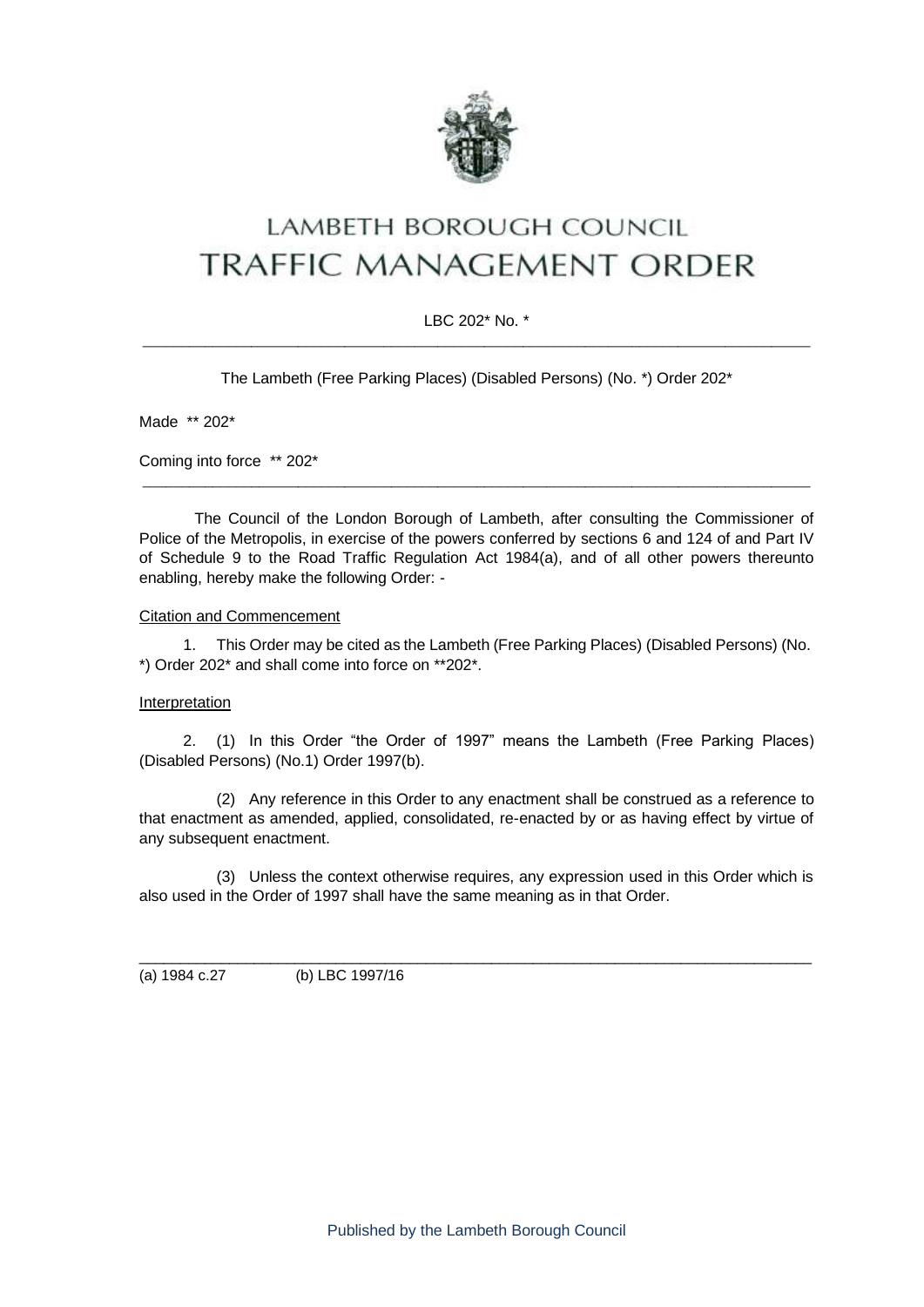#### Designation of parking places and application of the Order of 1997 thereto

3. (1) Each area on a street comprising the length of carriageway of a street specified in column 2 of the Schedule to this Order and bounded on one side of that length by the edge of the carriageway and on the other sides by a white line marking is designated as a parking place.

(2) Any reference in this Article to a white line marking shall be construed as a reference to the white line marking (either broken or continuous) provided for in Schedule 7 to the Traffic Signs Regulations and General Directions 2016(a) or, if applicable, authorised by the Secretary of State by virtue of section 64 of the Road Traffic Regulation Act 1984.

(3) The provisions of the Order of 1997 (other than Articles 3 and 13) shall apply to the areas designated as parking places by this Order as if in those provisions any reference to a parking place included a reference to an area designated as a parking place by this Order and as if any reference to the Schedule to the Order of 1997 included a reference to the Schedule to this Order.

#### Placing of traffic signs

4. The Council shall place and maintain traffic signs indicating the limits of each parking place and that each parking place may only be used by the vehicles referred to in Article 4 of the Order of 1997.

Dated this \*\* day of \*\* 202\*.

Ben Stevens Highway Network Manager

\_\_\_\_\_\_\_\_\_\_\_\_\_\_\_\_\_\_\_\_\_\_\_\_\_\_\_\_\_\_\_\_\_\_\_\_\_\_\_\_\_\_\_\_\_\_\_\_\_\_\_\_\_\_\_\_\_\_\_\_\_\_\_\_\_\_\_\_\_\_\_\_\_\_\_\_\_\_\_\_\_\_

(a) S.I. 2016/362